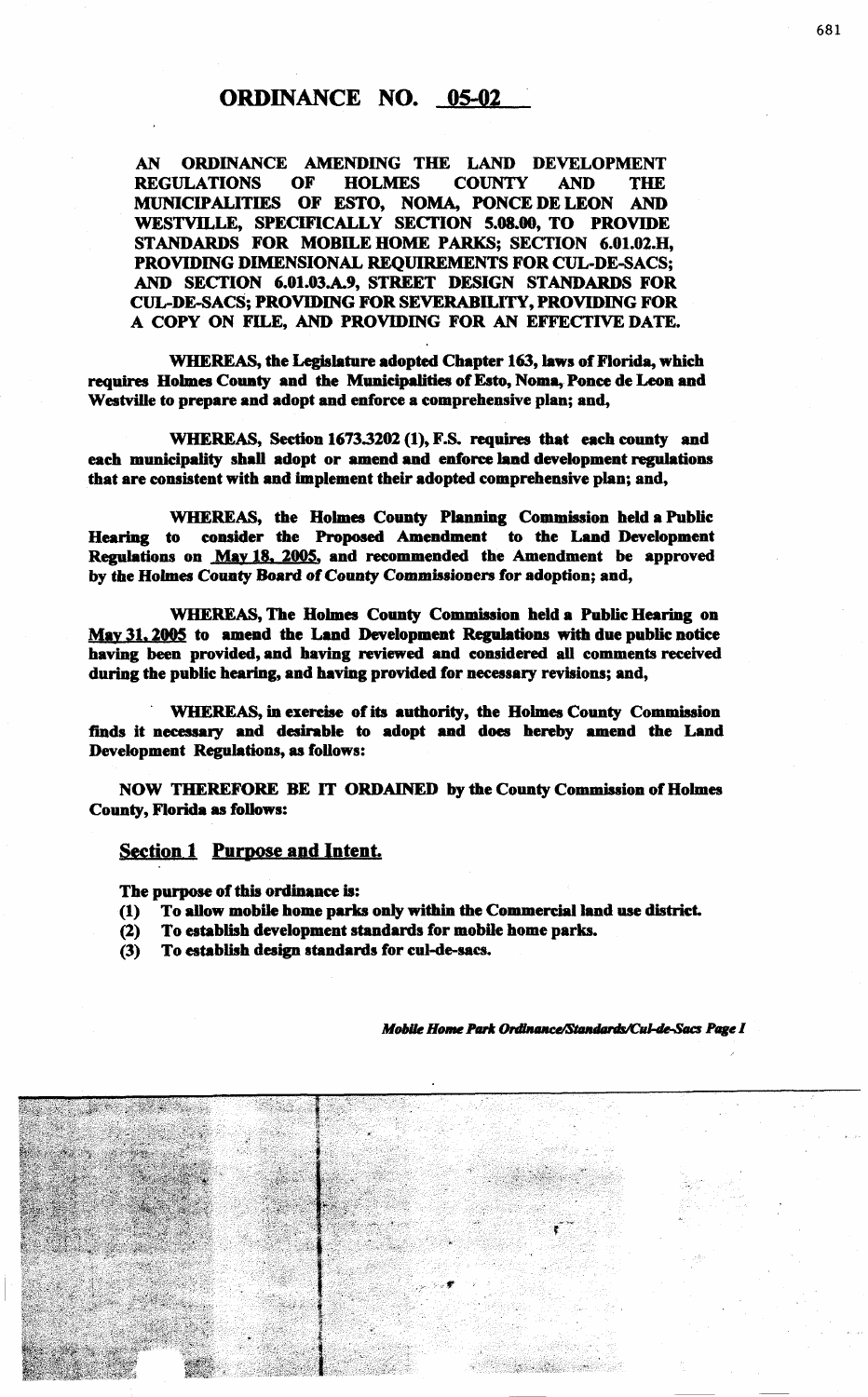## Section 2. Land Development Code Amendment-Mobile Home Parks.

Chapter V. Site Design Standards, of the Land Development Regulations is hereby amended by adding the following Section 5.08.M, Mobile Home Parks:

# S.08.00 MOBILE HOME PARKS

General Provisions.

- A. A mobile home park is an unsubdivided parcel of land which is improved to accommodate the placement of mobile manufactured homes and or house trailer.
- B. AU mobile home parks must be licensed through the Florida Department of Health and Rehabilitative Services in compliance with all applicable administrative regulations.
- C. Parks must be limited to a maximum base density of two (2) units per acre. Individual mobile home sites within the park must comply with the HRS minimum size requirements.
- D. Minimum Lot Size shall be: (1) Singlewide - 2,4M square feet (2) Doublewide - 3,500 square feet
- E. Landscaping: Clearance and preservation of natural vegetative, stormwater retention, buffer requirements, trees, shrubs, and required open space shall be consistent with the Holmes County Land Development Chapter V Site Development Standards
- F. Improvement Standards for private roadway developed within the mobile home park must meet the minimum standard of the Holmes County Land Development Code Chapter VI.

## S.08.02 STANDARDS FOR MOBILE HOME PARKS

## A. Generally.

Placement of two (2) up to five (5) mobile homes for the establishment of a mobile home park outside of the commercial FLUM category shall request a land use change to commereial, and comply with all rules set forth in the mobile home park ordinance and to comply with rules set forth from the Florida Department of Health and Rehabilitate Services (Environmental Services) in accordance with Chapter 513, F. S.

Mobile Home Park Ordinance/Standards/Cul-de-Sacs Page II

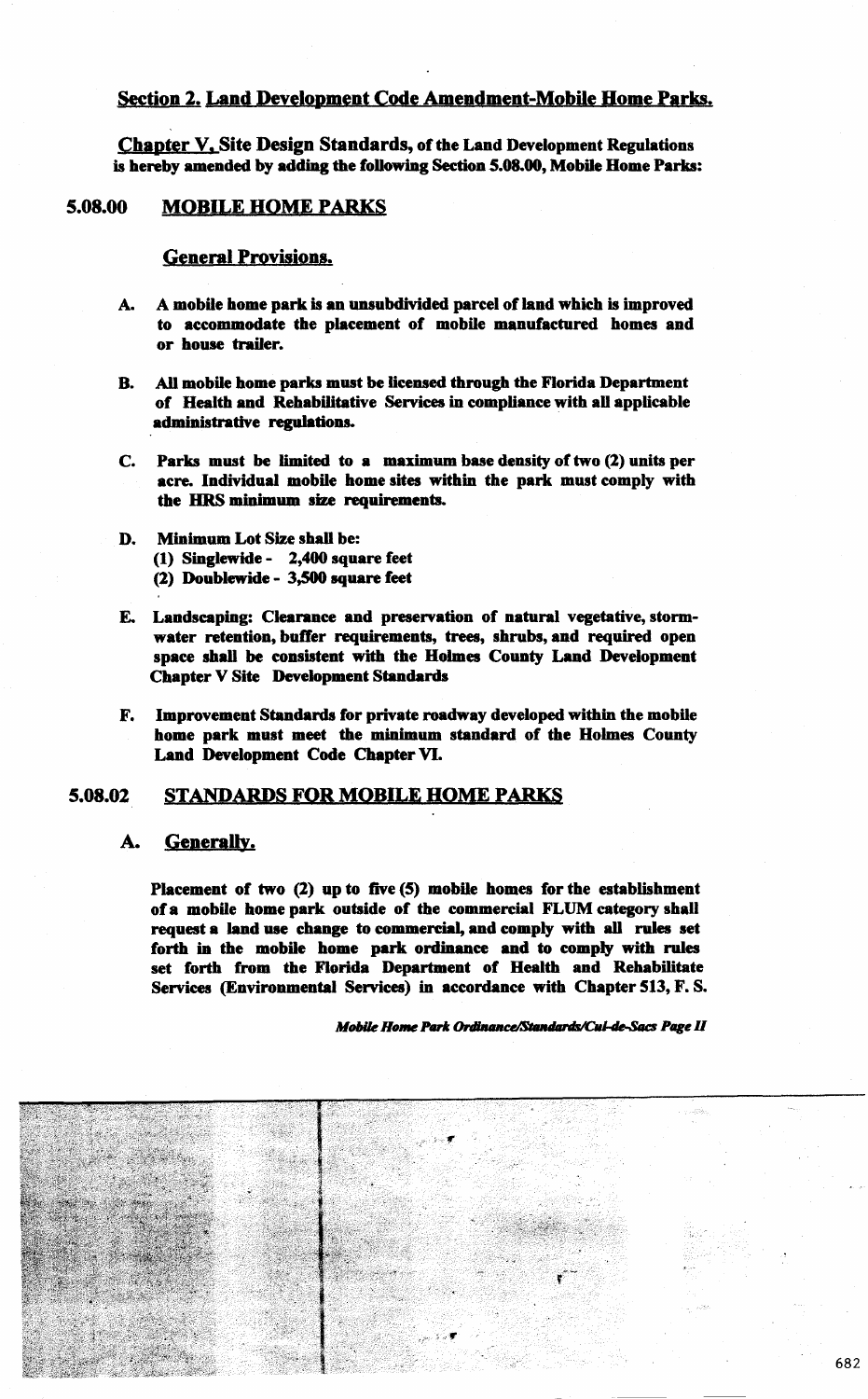All mobile home parks with parking or accommodation for five (5) or more mobile home spaces shall obtain a permit from the Florida Department of Health and Rehabilitative Services (Environmental Services) in accordance with Chapter 513, F. S.

## B. Location.

AU mobile home parks shall be allowed only within the Commercial land use district. Any desired mobile home park to be located within another land use district other than commercial will require a *minor land use change* to commercial for acreage of (10) acres or below. Any acreage above ten (10) acres located within another land use district other than commercial will require a *major large scale amendment.* All requirements as set forth in the mobile home park ordinance will strictly be enforced.

## C. Mobile Home Standard Requirements.

All mobile homes placed within a commercial designated mobile home park must be Zone II or Zone III HUD approved mobile homes. Any Zone I mobile home shall be specifically addressed on an individual case by case basis through the Holmes County Building Department. While there shall be no age restrictions, all Zone II and Zone III HUD approved mobile homes, whether new or used, must meet minimum. HUD code construction criteria, set up by a Florida licensed mobile home installer and skirted around the entire perimeter of the mobile home.

## D. Development Standards

All mobile home parks shall comply with Florida Administrative Code Chapter 64E-15 Mobile Home, etc. and the following development standards:

Maximum Impervious Surface: 0.70.

#### S.08.03 SETBACK REQUIREMENTS:

- A. Front Ten (10) feet. Back Five (S) feet. Side Five (S) feet.
- B. Patio and awnings associated with mobile homes shall not encroach into the required setback area.

*Mobile Home Park Ordinance/Standards/Cul-de-Sacs Page III* 

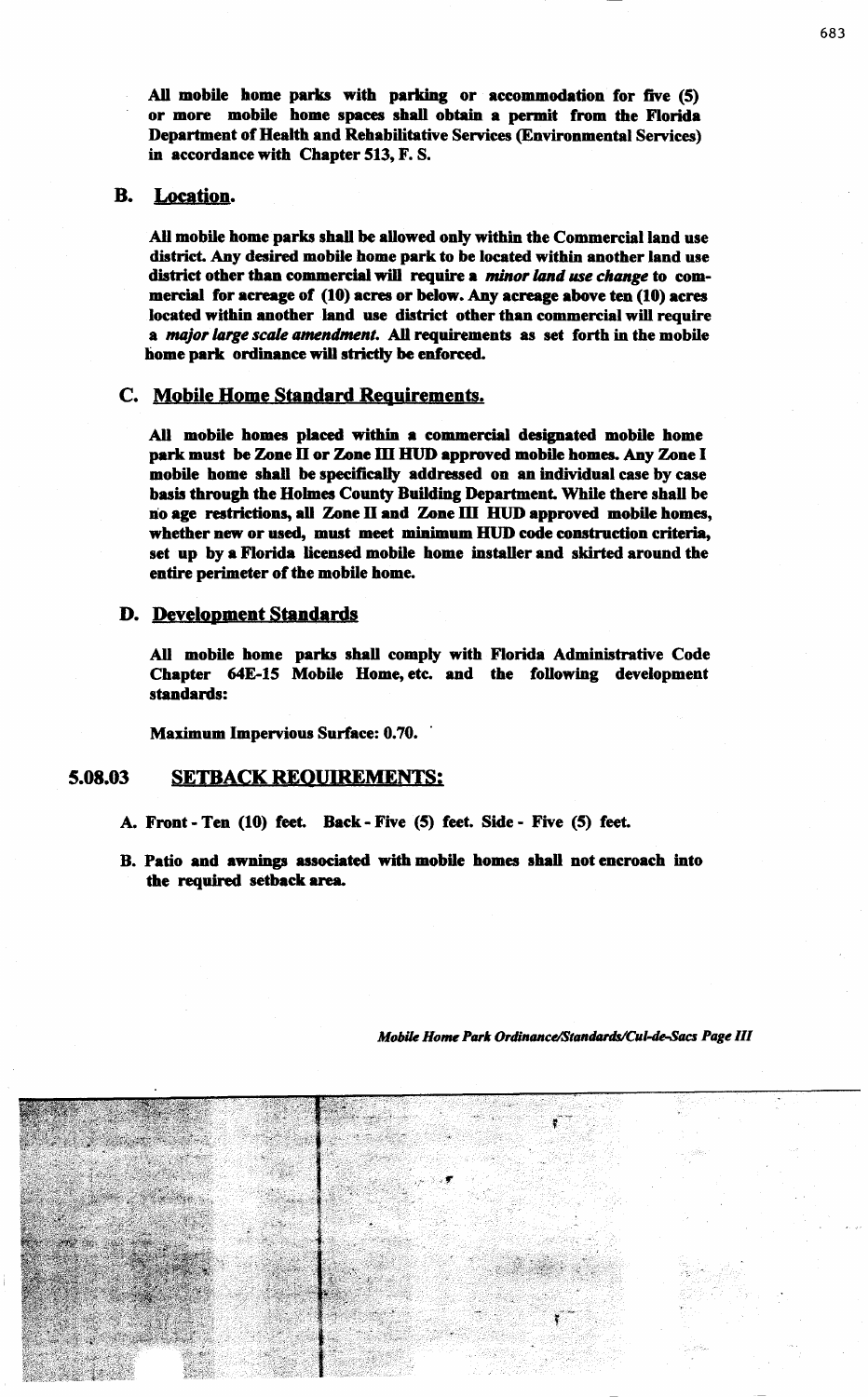## Section 3 Land Development Code Amendment - Cul-de-Sac Requirements

## H. DIMENSIONAL REQUIREMENTS FOR CUL-de-SACS.

" A Cul-de-Sac is a local street with only one outlet and having a circular vehicular turn-around at the dosed end for the safe and convenient reversal of vehicular movement. The terminus of every cul-de-sac shall have an unobstructed ten (10) foot wide moving lane with a minimum outside turning radius of forty (40) feet, a minimum right of way of fifty (50) feet and twenty five (25) feet minimum road frontage. This cul-de-sac requirement shall apply to all land use categories of the FLUM for Holmes County."

Section 6.01.00, Transportation Systems, of the Land Development Regulations is hereby amended by deleting the following under subsection of 6.01.03, Street Design Standards:

9. The terminus of every cul-de-sac shall have an unobstructed ten (10) foot wide moving lane with a minimum outside turning radius of twenty four (24) feet.

## Section 4 Severability.

If any provision of this Ordinance is declared by any court of competent jurisdiction to be void, unconstitutional, or unenforceable, then all remaining provisions and portions of this ordinance and the Holmes County and Municipalities of Esto, Noma, Ponce de Leon and Westville Comprehensive Plan shall remain in full force and effect.

## Section 5 Copy on File.

An official, true and correct copy of all elements of the Holmes County Comprehensive Plan as adopted and amended from time to time shall be maintained by the Clerk of Court of Holmes County or his designee.

### Section 6 Effective Date.

The effective date of the Land Development Amendment Regulations shall be ten (10) days after this Ordinance is filed with the Florida Department of State. PASSED AND DULY ADOPTED, with a quorum present and voting, by the County Commission of Holmes County, Florida the  $31<sup>st</sup>$ day of May , 2005

Mobile Home Park Ordinance/Standards/Cul-de-Sacs Page IV